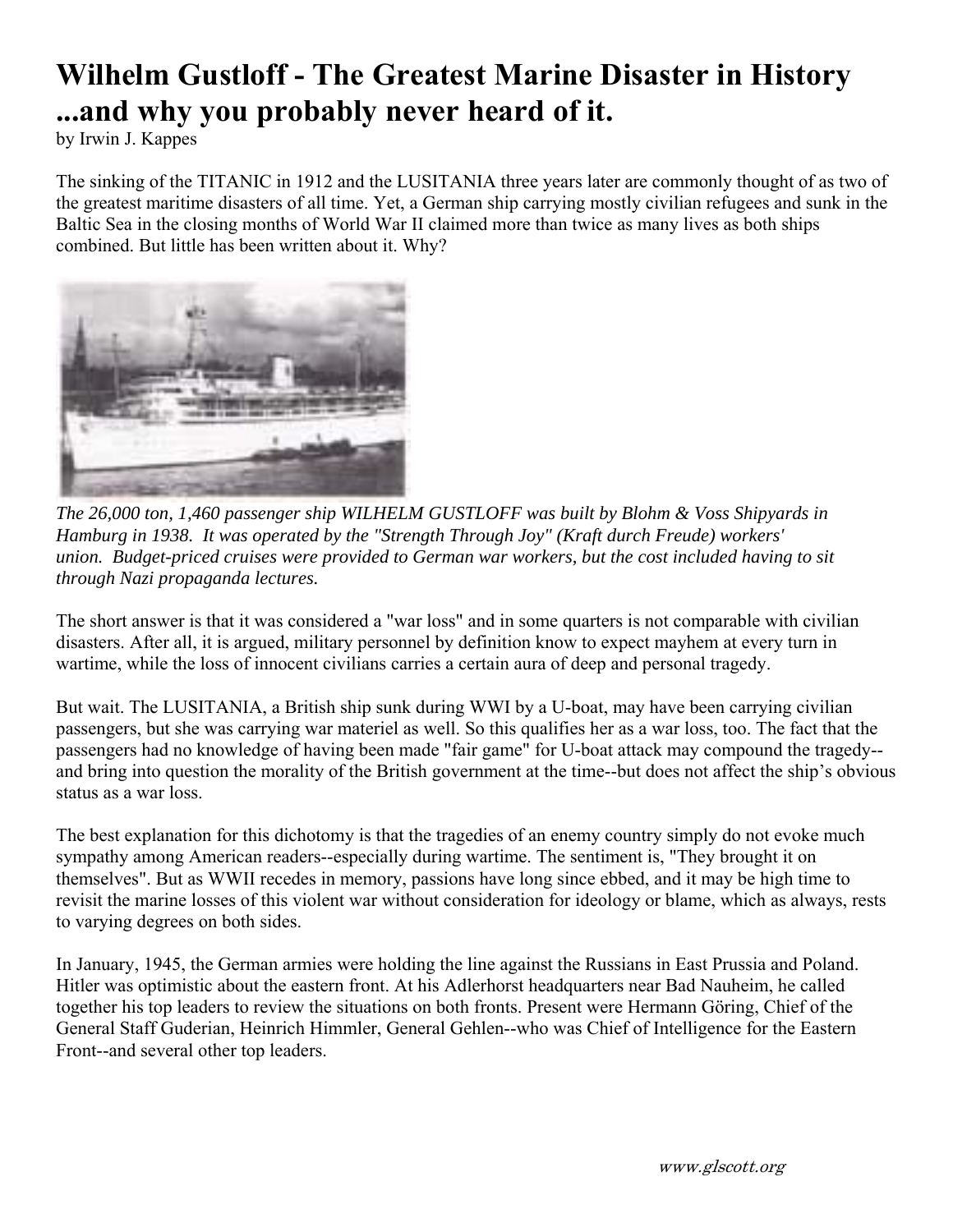Hitler's favorite general was Guderian, inventor of the blitzkrieg, who spoke first. "My Führer, the eastern front may appear strong, but it is brittle. General Gehlen's reports indicate that the Russian drive for Berlin will begin in three days. They are committing 180 divisions. That means they have seven tanks for every one of ours. And for every one German infantryman, the Russians have ten. My Führer, it is five minutes to midnight. I hope you will find it possible to authorize reinforcements for the eastern front--and if possible, without delay."

Hitler was furious. He would not challenge Guderian directly, but blurted out, "General Gehlen is dismissed, effective immediately. He should be in an insane asylum. The eastern front can hold its own. I can afford to give ground in the east, but not in the west. The east is on its own." With little to lose as this point, Guderian responded coolly, "My Führer, if General Gehlen is to be dismissed, then I ask that you accept my resignation as well." Everyone was taken aback by this daring declaration, but Hitler defused the charged atmosphere by ignoring it and going on with his review of the desperate situation on the western front.

Gehlen's prediction proved dead-on accurate. On January 12th, the Russians broke through on three fronts. By the 26th they reached the eastern shore of the Gulf of Danzig. This effectively cut Prussia off from the rest of Germany. For the 30,000 refugees, concentration camp inmates and wounded soldiers now crowded into the port of Gotenhafen (now Gdynia, Poland), the only escape could be by sea.



*Map of the Baltic Sea.*

Until now, Grossadmiral Dönitz's "sea bridge" had safely carried over 2-million refugees from East and West Prussia and Courland (present-day western Latvia and Lithuania) to western ports. On January 30th, four large transports were tied up at the Gotenhafen docks: The former passenger liners WILHELM GUSTLOFF, HANSA, HAMBURG, and the hospital ship DEUTSCHLAND. The GUSTLOFF had been the pride of the "Strength Through Joy" Workers' Union fleet. During its short life as a cruise ship, it provided Mediterranean cruises at bargain fares for German workers. The handsome 26,000-ton ship was originally intended to be named ADOLF HITLER, but just before launching, the head of the Swiss Nazi party, Wilhelm Gustloff, was assassinated by a Jewish student in Davos. Always somewhat superstitious anyhow about being honored in this way, Hitler seized the opportunity to order the ship's name change. In this instance at least, Hitler's superstition would prove prophetic.

With all cabins occupied and passengers jammed into passageways, the GUSTLOFF got underway at 1230 on January 30th for Kiel and Flensburg in western Germany. There were over 6,000 passengers--more than three times above capacity. Most were women and children, elderly men and about 1,200 wounded soldiers. Last to come aboard was the mayor of Gotenhafen and his family. Hitler had never stepped aboard the ship, and they were given the suite that had been reserved exclusively for him. It had never been occupied in the ship's sevenyear history.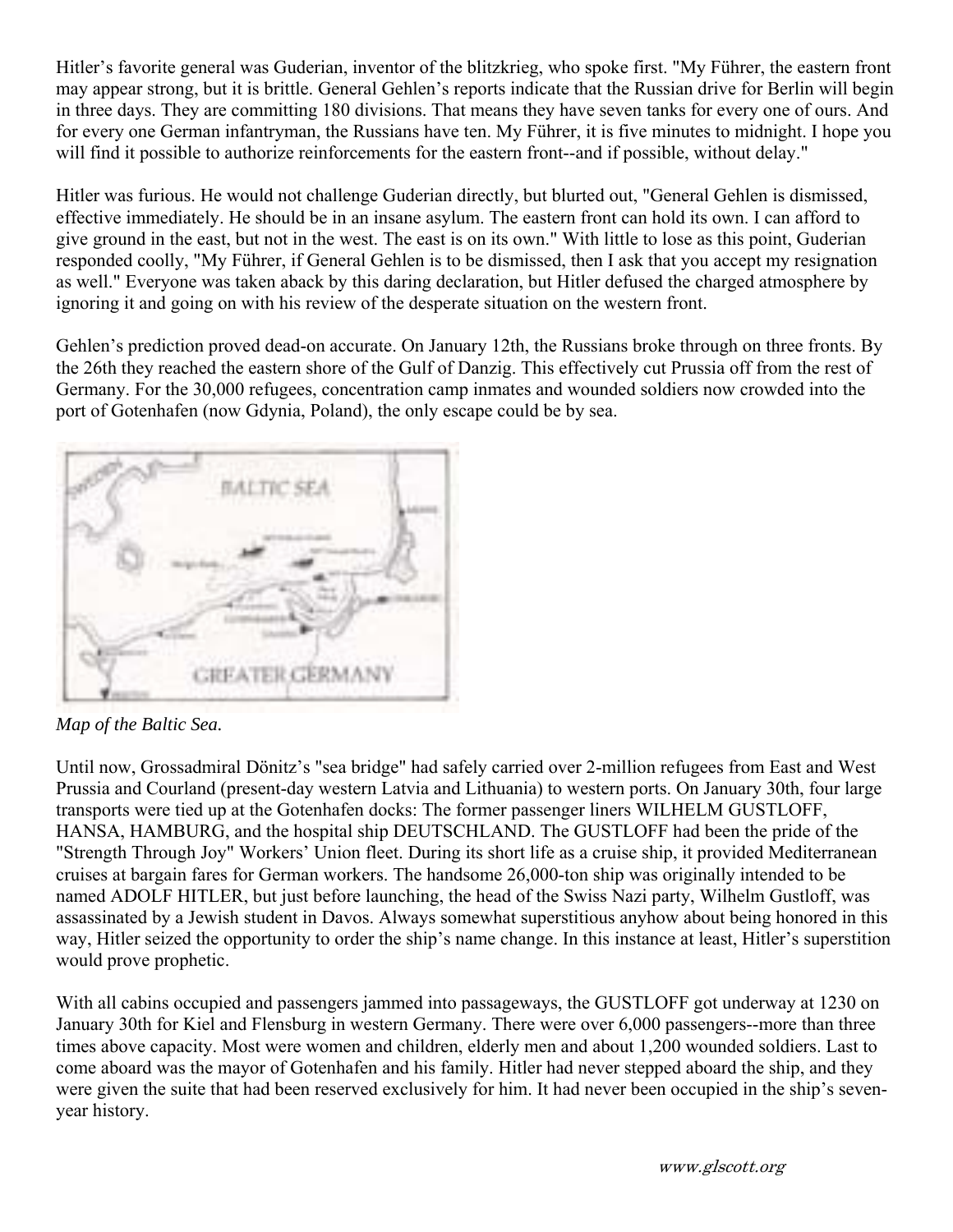Normally, the GUSTLOFF would have been able to outrun any sub but she had been used as a hospital ship for years and was poorly-maintained. With a maximum speed of only 12 knots she was vulnerable. Although some Soviet sub activity had been reported in the Baltic, the danger was not thought to be significant. Nevertheless, with over 6,000 lives in the balance, the torpedo boat LÖWE and the TF-1, a small torpedo boat, were assigned as escorts.

On the bridge of the GUSTLOFF there was an animated discussion about the ship's course. A course hugging the coastline increased the danger from mines, while the deep-water northerly course, Emergency Route 58, posed more of a danger from subs. Captain Petersen minimized the danger from mines but pointed out that British planes had been active in the coastal area around Danzig. They would sail the northerly route. The idea of sailing a zigzag course was briefly considered but was quickly discarded on two accounts: Route 58 had been swept free of mines but was too narrow to permit zigzagging. Also, the tactic would consume far too much time.

One thing the GUSTLOFF had in its favor was the weather forecast. The worse the weather, the better the chances for a safe transit. It called for snow and poor visibility. But two hours into the voyage the weather suddenly started to clear somewhat. Another ominous sign: The TF-1 suddenly developed a leaking seam and radioed that it would have to return to port. Simultaneously, radio reports on sudden sub activity in the southern Baltic were broadcast from the naval radio station in Gotenhafen. Whether they were picked up by the GUSTLOFF is not known, but the LÖWE was capable of receiving transmissions only from its headquarters further west in Swinemünde.

Just before nightfall, Captain Petersen made his second critical error. He ordered full illumination, reasoning that the danger from collision in the low visibility was greater than any danger from subs. His executive officer had argued that the standard blue lights would give sufficient warning to passing ships. But the captain prevailed, and the GUSTLOFF was lit up like a cruise ship gaily enroute to Majorca.

Petersen did have some justification for what in retrospect seems like a risky tactic. For most of the war, the Nazis had kept the Soviet fleet bottled up in Kronshtadt by a blockade and by mining the Gulf of Finland. But after the Russo-Finnish armistice on September 19, 1944, the Soviet Navy was finally able to break out. However, Russian naval activity in January, 1945 was still fitful. Still, the armistice agreement awarded the Russians important military bases on Finnish territory, including the strategic Hangö peninsula.

In fact, it was from Hangö that Captain Alexander U. Marinesco of the 780-ton Soviet sub S-13 sailed on the morning of January 11th. During nineteen days at sea he encountered only civilian small craft in the frigid waters off Lithuania. He was receiving radio dispatches from his home port describing the fall of Memel (present-day Klaipeda, Lithuania) and Königsberg (now Kaliningrad, Russia), so he reasoned that naval transports might be evacuating troops to the west. Hugging the coastline, he saw no activity where he expected it most.

At 2035, Marinesco raised his periscope for a final look before surfacing for the night. Blackness all-around. After giving the order to surface, he turned to the paperwork that even sub captains were wedded to--bringing the boat's log up to date. Duty officer Lt. Yuri Yefremenkov was first to emerge from the hatch. Visibility had improved further but there still were no potential targets in sight. After several minutes he suddenly noticed a slight glow on the horizon--just barely perceptible. He thought it might be the Hela lighthouse at the tip of the narrow peninsula enclosing the Bay of Danzig. He yelled "Captain to the bridge" into the hull. Submariners know that this call, as often as not, precedes a call to battle stations. Marinesco knew his exact position and was too far north to be in sight of Hela. It had to be a ship. He told Yefremenkov, "I'll take over. You go below and plot the attack." Then came the order that brought the S-13 to life. "All men to battle stations. Right full rudder, steer two-three-zero. Both engines ahead full."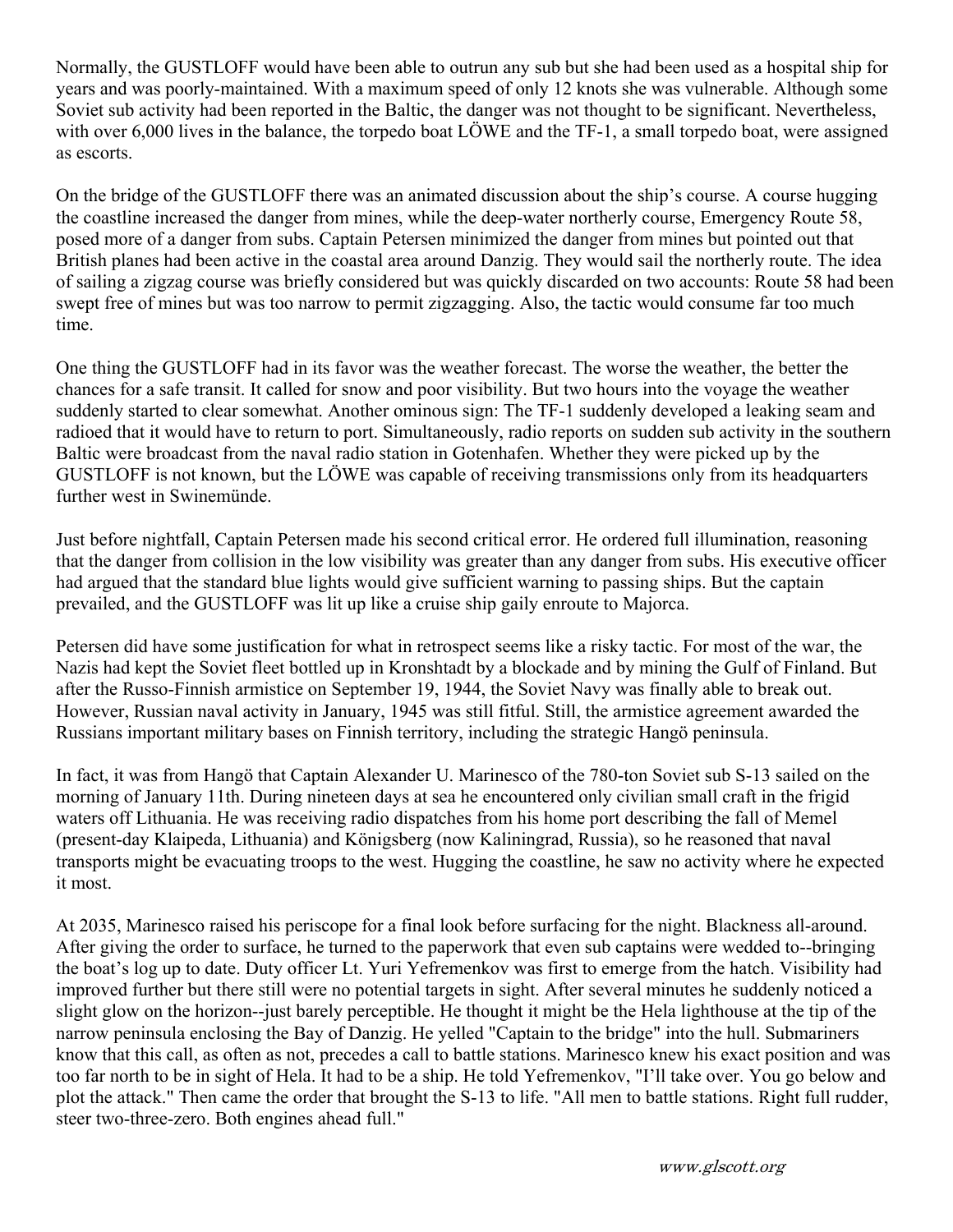Aboard the GUSTLOFF, Captain Petersen had just asked his duty officer for the ship's position. The response was delivered with Germanic precision: "At 1945 we passed Rixhöft. At 2430 we will be 12 miles off Stolpmünde. At approximately 0400 we will be just off Swinemünde."

Never quite believing that Russian subs might be a serious threat, Petersen nevertheless felt reassured. By 0400 the most dangerous part of the voyage would be over, and besides, he figured, even assuming the worst, there was life-saving equipment for all. The twelve lifeboats held 60 people each, eighteen smaller boats would each hold 30 people, there were 380 life rafts, and there were life jackets for the rest. Then too, Petersen knew he just happened to have aboard a team of specially-trained life-saving specialists. But Petersen was in the worst form of denial. To begin with, the temperature was 4 degrees Fahrenheit above zero and the water temperature was around freezing. Even if all the lifeboats and rafts were launched successfully and fully occupied--a feat seldom achieved in the history of marine rescue--that would leave thousands of survivors in the frigid water. In addition, no one had seen to keeping the life boat davits free of ice. In fact, hindsight indicates that the lifeboats should have been swung out from their davits as the ship got underway. Petersen took this into account but reasoned that such a procedure would have caused panic among the passengers. The decision would end up costing hundreds of lives.

Aboard the S-13, Marinesco cannily decided to make his attack from the coastal side, where least expected. The danger from mines was greater there, but like Petersen, he was playing the odds, albeit more successfully. Worse than the danger from mines was the shallow depth. The sea was only 30 meters deep in places and the nearby Stolpe Banks were barely nine fathoms deep in many areas. Figuring that his target would be under the protection of a destroyer, he considered it a risk worth taking.

Marinesco narrowed his range on the GUSTLOFF to 1,000 meters before ordering all torpedoes set to run at a depth of three meters. He waited for the doomed ship to lumber into the crosshairs of his periscope and then gave the order that would be a death sentence for 5,348\* hapless victims: "Fire One--for the Motherland". Three seconds later: "Fire Two". Then, "Fire Three--this one is for the Soviet People".

The first detonation struck the ship with the deadening roar that survivors described as being hit by a meteor. Duty Officer Weller's first thought was "Mines!". He lunged for the engine room telegraph and with both hands set it to "Stop". Captain Petersen was nearby in his cabin, but knew instantly that three such powerful explosions indicated torpedoes. Stunned, he hurried to the bridge, but at first could utter only three words, Das wär es. ("This is it"). His chief mate had already sent out an S.O.S. Within minutes, Naval Command in Gotenhafen put out the call to all ships in the eastern Baltic to "proceed with all due haste to rescue site GUSTLOFF 55.07 degrees north, 17.41 degrees east."



*The last survivors are rescued from the doomed WILHELM GUSTLOFF as she sinks to her final resting place 181 feet deep in the soft mud of the southern Baltic.* 

Meanwhile, all attempts to contact the engine room failed. All lines were dead. The ship was listing badly to port, preventing the starboard lifeboats from being launched. Worst of all was his sudden realization that the forward compartments were flooded--the compartments housing his prized life-saving team! With little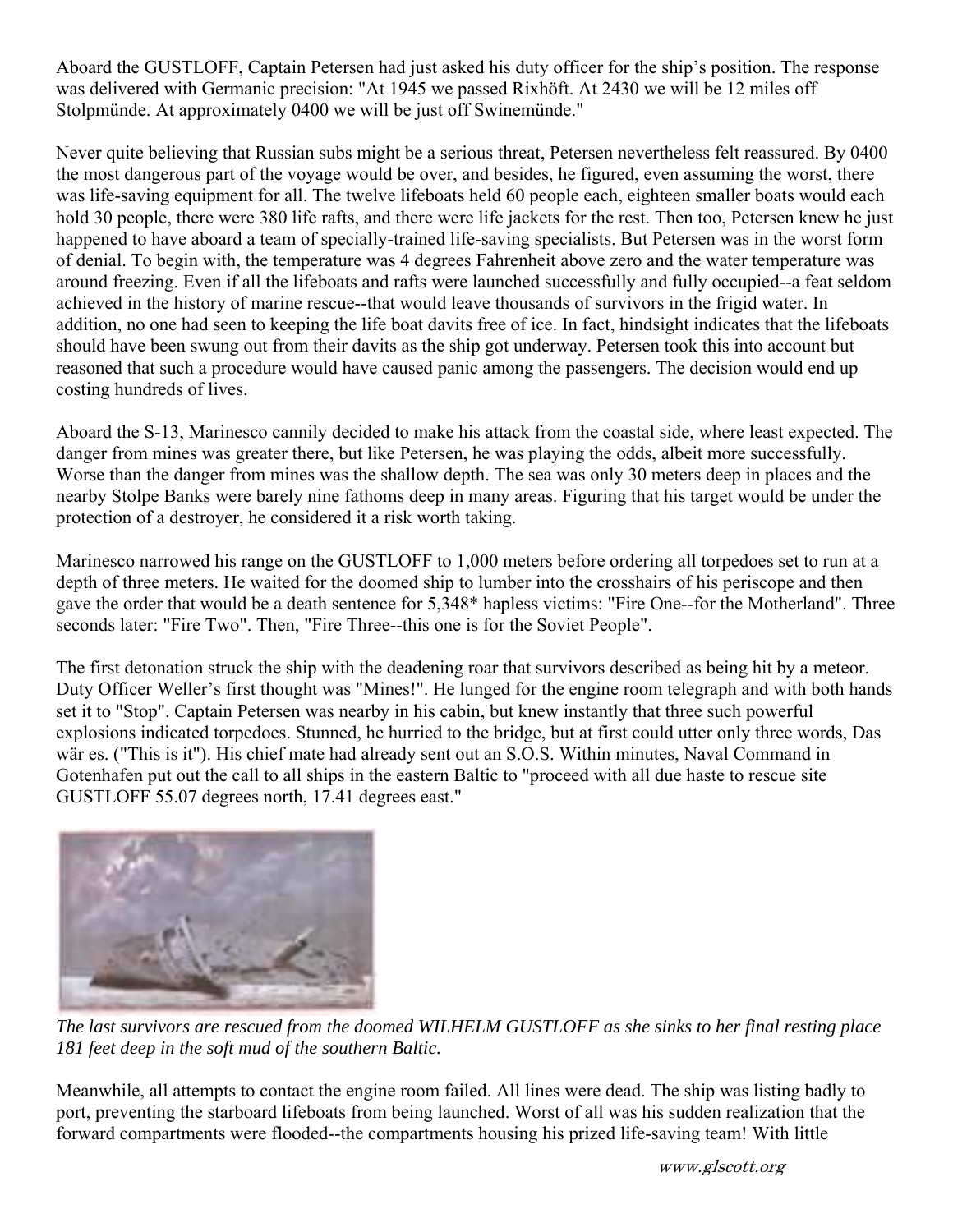supervision of the lifeboat loading, several became overloaded. The forward falls on one boat gave way with a loud snap, tumbling dozens of people into the freezing water 60 feet below. Other lifeboats were being cast off with only a few passengers. Many of the passengers appeared topside without lifejackets and, unfamiliar with the deck plan, were pushing and shoving against the flow. The scene was one so often repeated in disasters at sea. Some people responded with heroism and self-sacrifice while others displayed abject poltroonery. One deck officer was supervising the loading of a lifeboat with the standard order, "Women and children first". But before the boat was even half full he suddenly abandoned his responsibility and simply took a seat in the boat.

By now, the ship's list was making it difficult to move around on the deck and people were jumping overboard. Escort ship LÖWE was alongside within 15 minutes and the scene her captain found was one of hellish confusion--made many times worse by the frigid conditions. Survivors were taken aboard as quickly as possible, but it was not long before the LÖWE's crew were as tired, stiff and frozen as the refugees. After a half-hour in the water, many were being hauled aboard as deadweight. Desperate calls for help came from all sides. But in some instances, the survivors were not helpful. One woman, wearing an expensive fur coat made slippery by the sea water, continually slipped through the hands of the rescuers. She was last seen drifting away in the darkness.

As every nook and cranny aboard the LÖWE became full of huddled survivors, the heavy cruiser ADMIRAL HIPPER suddenly hove into view. The HIPPER was now the largest German warship in the Baltic, but it too had been ordered west and was herself carrying a load of about 1,500 refugees. She had sailed from Danzig a few hours later than the GUSTLOFF, but was moving at flank speed of 32 knots. Wild cries of jubilation broke out among passengers still aboard the GUSTLOFF. Peering through his binoculars, Captain Henigst took stock of the situation. Three empty lifeboats still hung in their davits, there were nine empty life rafts and the ship now had a 30-degree list to port.

It was now apparent to Henigst that his ship's high freeboard would be an enormous obstacle to any rescue attempt. And in their weakened condition, only the most fit survivors would be able to climb the Jacobs ladders. In addition, the time required for this type of rescue operation would take hours. Henigst was torn. But before he could decide on his next move, one of his lookouts spotted a torpedo wake 20 degrees off his starboard bow. Then a second. The captain lost no time and radioed all rescue vessels: "U-boat risk too great for us to risk ship, passengers and crew. Also, our high freeboard would hinder and slow rescue attempts. Am leaving operations in your hands. Wish you success and good luck. Henigst."

As the HIPPER pulled away, there was puzzlement and a feeling of betrayal among the survivors flailing about in the icy water. Some just gave up and drifted away into oblivion.

Today, 55.07N, 17.41E is the final resting place of the M/V WILHELM GUSTLOFF. It has been designated as a permanent war memorial site, off-limits to salvage crews. On Polish navigation charts it is ignominiously noted as "Obstacle No. 73."

Some attempts have been made to characterize the sinking as an atrocity. But Captain Marinesco had no way of knowing that his victims were mostly refugees and soldiers who would never fight again. As a military commander he was obliged to assume that the ship carried retreating troops. We do not know whether he would have launched his fatal attack had he known that the GUSTLOFF carried people offering no threat to Soviet forces. But he deserves the benefit of the doubt. Unfortunately, in wartime one shoots first and asks questions later.

\*Actually, some historians consider the sinking of the M/V GOYA the greatest marine disaster of all time. But no accurate count was made of the number of refugees taken aboard and accounts even differ on how many were rescued. All that is known for certain is that in the last weeks of the war, the 5,000 ton German transport hurriedly took several thousand desperate refugees aboard from the port of Hela in what became known as